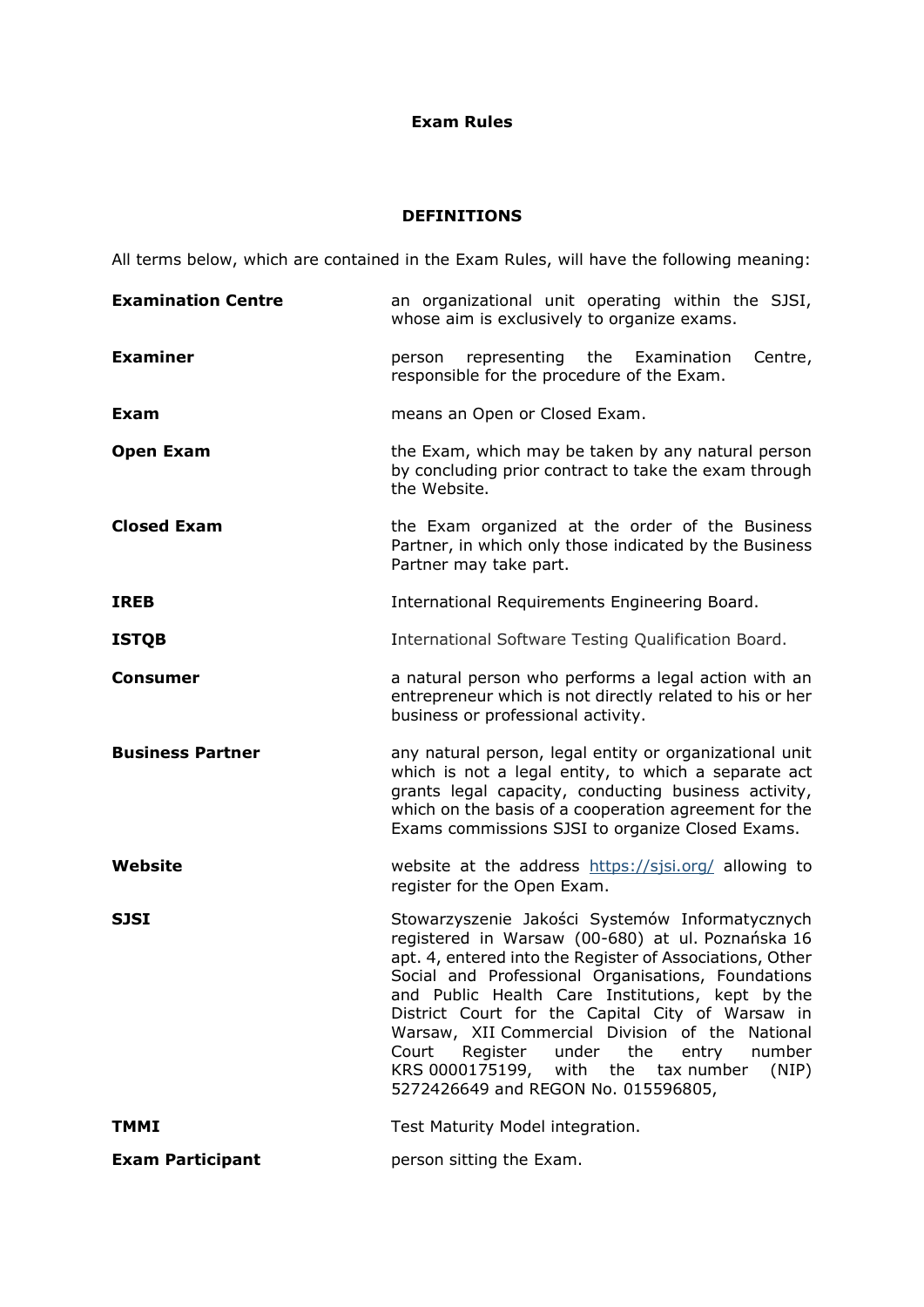## **I General Provisions**

## **§ 1**

- 1. These Rules define the rules of conducting ISTQB, IREB and TMMI Exams by the Examination Centre operating within the SJSI.
- 2. The provisions of these Rules apply both to Open and Closed Exams, subject to the provisions of §5, which applies only to Closed Exams.
- 3. Registration for Open Exams organized by SJSI is possible only for natural persons through the Website.
- 4. Registration for Closed Exams is possible only for Business Partners, who have login and password to the examination system, which allows to register for Closed Exams.

## **§ 2**

- 1. The Exams organized by the Examination Centre consist of testing the degree of mastery of issues related to software testing or requirements engineering, according to the type and level of the exam, whose guidelines have been widely accepted by the organizations: ISTQB, IREB and TMMI.
- 2. The Exam takes place in the form provided for the type and level of the exam (a form of multiple-choice test).
- 3. Exams are conducted by Examiners with appropriate qualifications.

## **II Forms and types of exams offered by SJSI**

#### **§ 3 Open Exams**

- 1. Open Exams are cyclically organized by SJSI as part of its statutory activity. The fixed date of the Exam is each time announced in the exam schedule available on the website [www.sjsi.org](http://www.sjsi.org/) and on the Website.
- 2. The Open Exam may be taken by a natural person of full age, who using the functionalities of the Website will register for the particular Exam of their choice.
- 3. The price of the Open Exam is always visible in the Website nest to the given Exam, as well as in the price list available on the website [https://sjsi.org/oplaty](https://sjsi.org/oplaty-egzaminacyjne/)[egzaminacyjne/](https://sjsi.org/oplaty-egzaminacyjne/)
- 4. The Open Exam is organized only at the dates and times indicated in the SJSI exam schedule.
- 5. Registration for the Exam is deemed to be equivalent to acceptance of these Exam Rules and of the Terms of Service for services provided by electronic means.
- 6. Some Exams organized by SJSI may be taken only after obtaining a lower-level certificate. In this case, after the registration, a scan of your lower-level certificate must be submitted to SJSI. In case of failure to submit a scan of the lower-level certificate at the latest 5 days before the date of the Exam, it will result in nonadmission to the Exam.
- 7. In the case of unforeseen random events and emergencies, an Exam Participant has the opportunity to postpone the date of the Exam once or to resign from the Exam. Information about the postponing the Exam or resigning from the Exam should be sent to the Examination Centre at the latest 24 hours before the planned Exam date to the address: [egzaminy@sjsi.org](mailto:egzaminy@sjsi.org)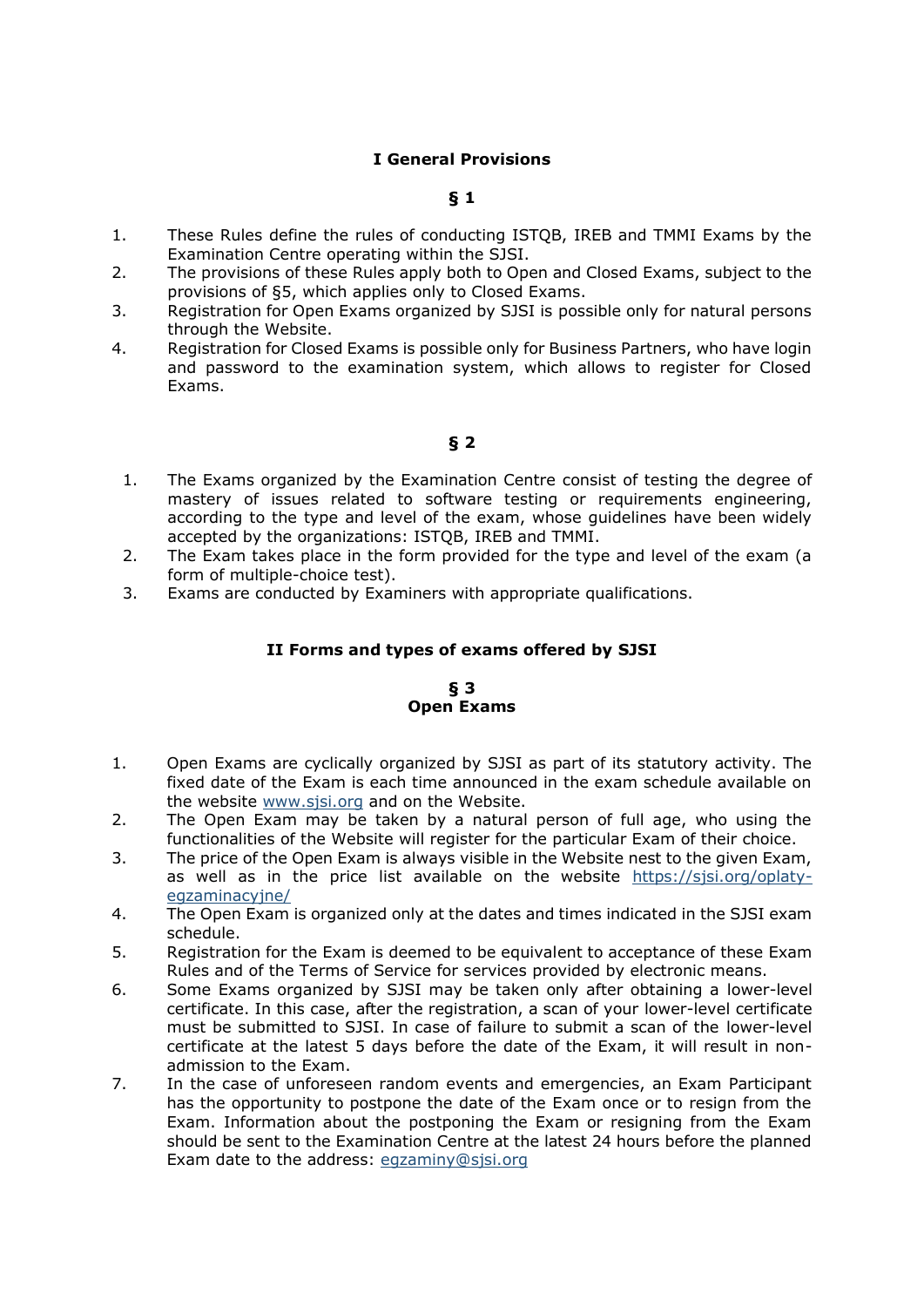- 8. In the case of a one-time postponement of the date of the Exam, the Participant will not bear any fees. Each subsequent change of the Exam date is subject to a fee of PLN 50 net (PLN 61.50 gross). An Exam Participant is obliged to make the payment by bank transfer immediately after receiving confirmation of enrolment on the date of the exam available to him/her. Failure to pay the fee makes it impossible to take the Exam, for which the Exam Participant has made the current transfer.
- 9. Resignation from the Exam within 14 days from the conclusion of a contract for participation in the Exam through the Website, will be treated as a withdrawal from the contract within the meaning of the Act on Consumer Rights. In accordance with the principles described in the Terms of Service for services provided by electronic means, withdrawal from the contract in this mode is not related to any payment. Resignation from the exam after the fourteen-day period to withdraw from the contract will result in unilateral termination of the contract concluded through the Website. In such a case, SJSI will charge the so-called handling fee, the amount of which is shown in the price list of exams available on the website <http://sjsi.org/oplaty-egzaminacyjne/>
- 10. Open Exams are conducted in both paper and electronic form. The realization of the exam in an electronic form depends on the availability of ICT infrastructure. The decision as to how to conduct the Exam remains with the SJSI.

### **§ 4 Closed Exams**

- 1. The Closed Exam is conducted exclusively to the order of the Business Partner, who will register at least 6 people to take the Closed Exam.
- 2. In order to organize the Closed Exam, which will be conducted at the time and place indicated by the Business Partner, it is necessary to make a reservation through the Website.
- 3. In order to make a reservation, the Business Partner is obliged to:
	- a) indicate the date of the Closed Exam to the Examination Centre;
		- b) indicate the premises where the Closed Examination will be held to the Examination Centre, with the reservation that the premises must be equipped with seating for the examinees, which will be set in the so-called "school" setting and at least 1 meter away from each other;
		- c) indicate a contact person responsible for conducting the Closed Exam;
		- d) indicate the form of Closed Exam (electronic or paper) to the Examination Centre;
		- e) indicate the type and level of the Closed Exam, as well as language versions of the exam.
- 4. Closed Exams may be conducted in both paper and electronic form. The decision on the form of the Closed Exam is made by the Business Partner, with the reservation that the realization of the Closed Exams in electronic form will depend on the availability of technical infrastructure.
- 5. In the case of ordering the Closed Exam by the Business Partner in an electronic form, the Examination Centre is responsible to provide a sufficient number of computers (laptops) needed to conduct the Closed Exam, and the Business Partner is obliged to provide electricity and access to the Internet to conduct the Closed Exam.
- 6. A person designated by the Examination Centre or by the Examiner is authorized to verify whether the person ordering the Closed Exam has ensured the necessary conditions for the realization of the Closed Exam, including in particular whether the premises in which the Closed Exam is to be conducted meet the requirements set out in Attachment 1 to these Rules. In case of negative verification, the Closed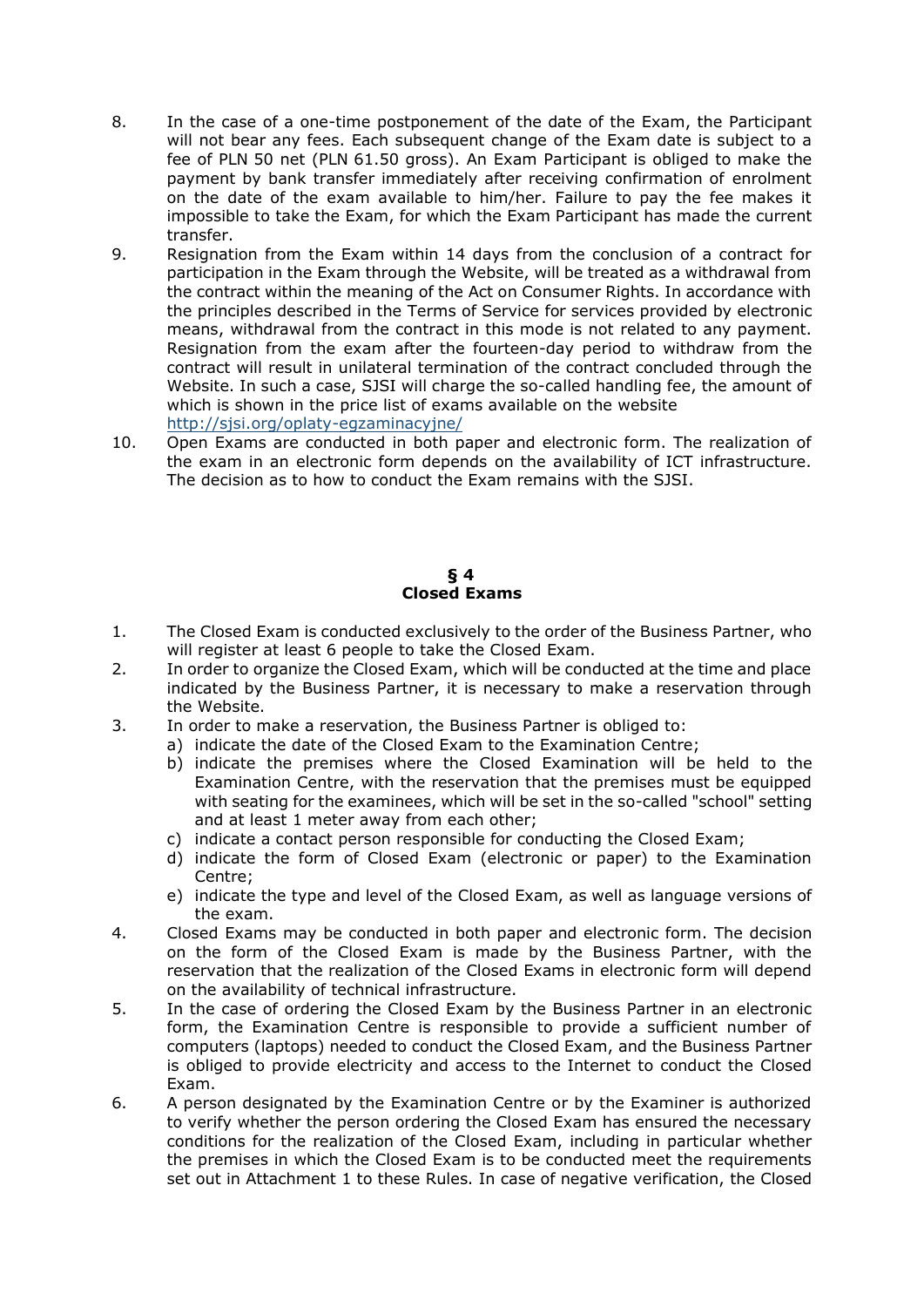Exam will not be conducted, and the Business Partner who registered for the Closed Exam will be charged a handling fee of PLN 1000.00.

7. In the case of failure to appear for the Closed Exam within the time limit set by the Business Partner, the Business Partner will be charged with the cost only for those Participants of the Exam who have appeared on the set date. An exception to the above rule is a situation in which less than six of the submitted Exam Participants appear for the Closed Exam - in this case the Business Partner will be charged with the fee for minimum 6 Exam Participants, despite the fact that fewer people took the Closed Exam.

#### **§ 5 Types of Exams**

### 1. **The ISTQB Foundation Level examination/the ISTQB Agile Tester Extension**

The examination is in the form of a multiple-choice test and consists of **40** questions. Each question has several answers, out of which one or two are correct. Each question is accompanied by a number of correct answers. For each question you can get 0 or 1 point.

The number of points available in an examination is **40**.

If you select wrong answers, you do not get negative points, the participant gets 0 points.

The time allowed for the examination is **60 minutes**. If the language of the Examination is different from the native language of the Participant, the time allowed for the Examination is **75 minutes**.

To pass the examination a minimum of **26** points is required (**65%** of the total number of points).

## **2. The IREB Foundation Level examination**

The examination is in the form of a multiple-choice test and consists of **45** questions. For each question, the exam participant receives from 1 to 3 points – maximum **70 points**.

If you select wrong answers, you do not get negative points, the participant gets 0 points.

The time allowed for the examination is **75 minutes**. If the language of the Examination is different from the native language of the Exam Participant, the time allowed for the Examination is **90 minutes**.

To pass the examination a minimum of **49** points is required (**70%** of the total number of points).

## **3. The ISTOB Advanced Level - Test Manager examination**

The examination is in the form of a multiple-choice test.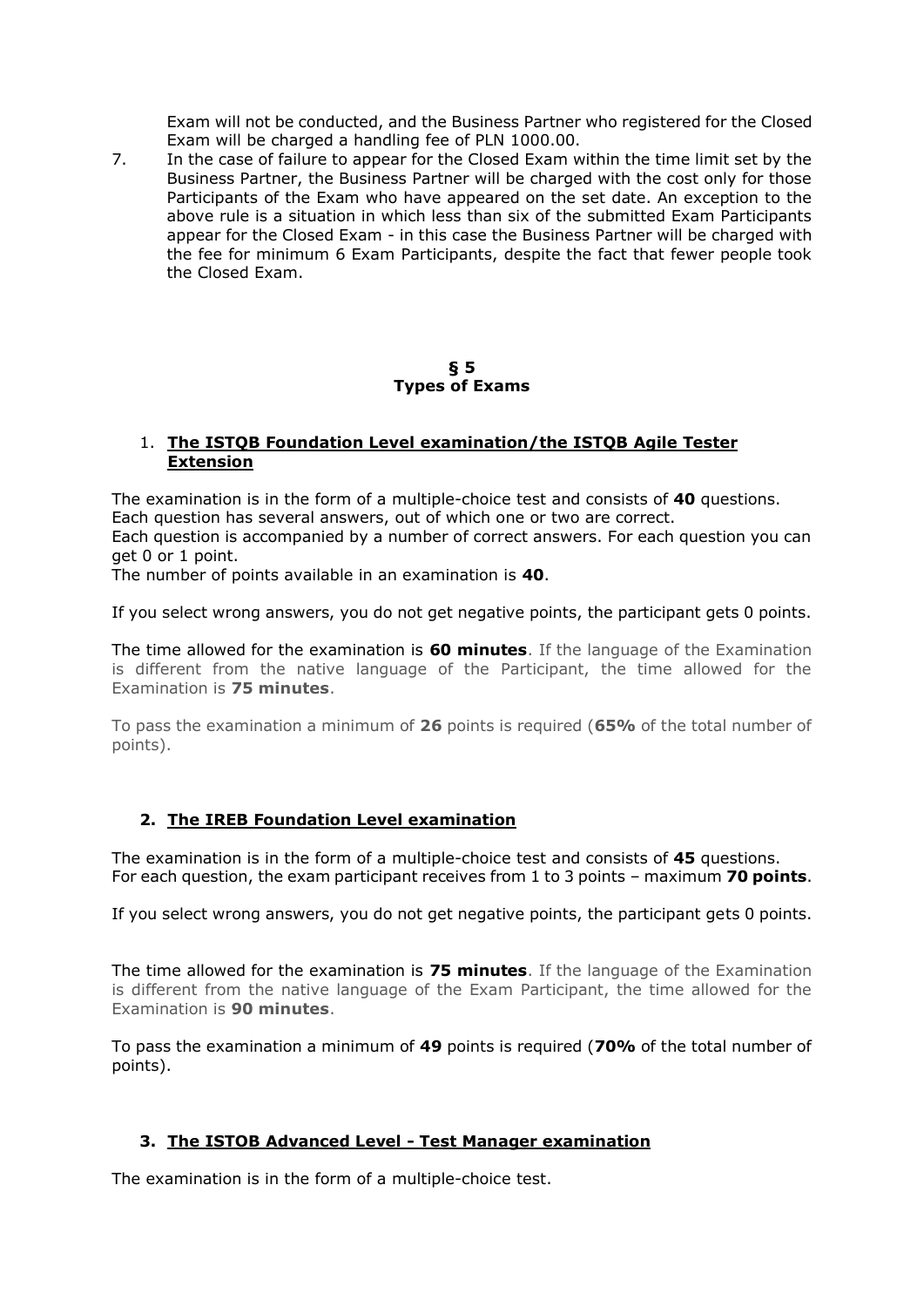The test comprises **65** questions. Each question has several answers, one or more of which are correct.

Each question is accompanied by the number of correct answers and the maximum number of points to be scored.

A maximum of **115** points can be scored.

If you select wrong answers, you do not get negative points, the participant gets 0 points.

The time allowed for the examination is **180 minutes**. If the language of the Examination is different from the native language of the Exam Participant, the time allowed for the Examination is **225 minutes**.

To pass the examination a minimum of **75** points is required (**65%** of the total number of points).

## **4. The ISTOB Advanced Level - Test Analyst examination**

The examination is in the form of a multiple-choice test.

The test comprises **60** questions. Each question has several answers, one or more of which are correct.

Each question is accompanied by the number of correct answers and the maximum number of points to be scored.

A maximum of **120 points** can be scored.

If you select wrong answers, you do not get negative points, the participant gets 0 points.

The time allowed for the examination is **180 minutes**. If the language of the Examination is different from the native language of the Exam Participant, the time allowed for the Examination is **225 minutes**.

To pass the examination a minimum of **78** points is required (**65%** of the total number of points).

## **5. The ISTOB Advanced Level - Technical Test Analyst examination**

The examination is in the form of a multiple-choice test.

The test comprises **45** questions. Each question has several answers, one or more of which are correct.

Each question is accompanied by the number of correct answers and the maximum number of points to be scored.

A maximum of **80 points** can be scored.

If you select wrong answers, you do not get negative points, the participant gets 0 points.

The time allowed for the examination is **120 minutes**. If the language of the Examination is different from the native language of the Exam Participant, the time allowed for the Examination is **150 minutes**.

To pass the examination a minimum of **52** points is required (**65%** of the total number of points).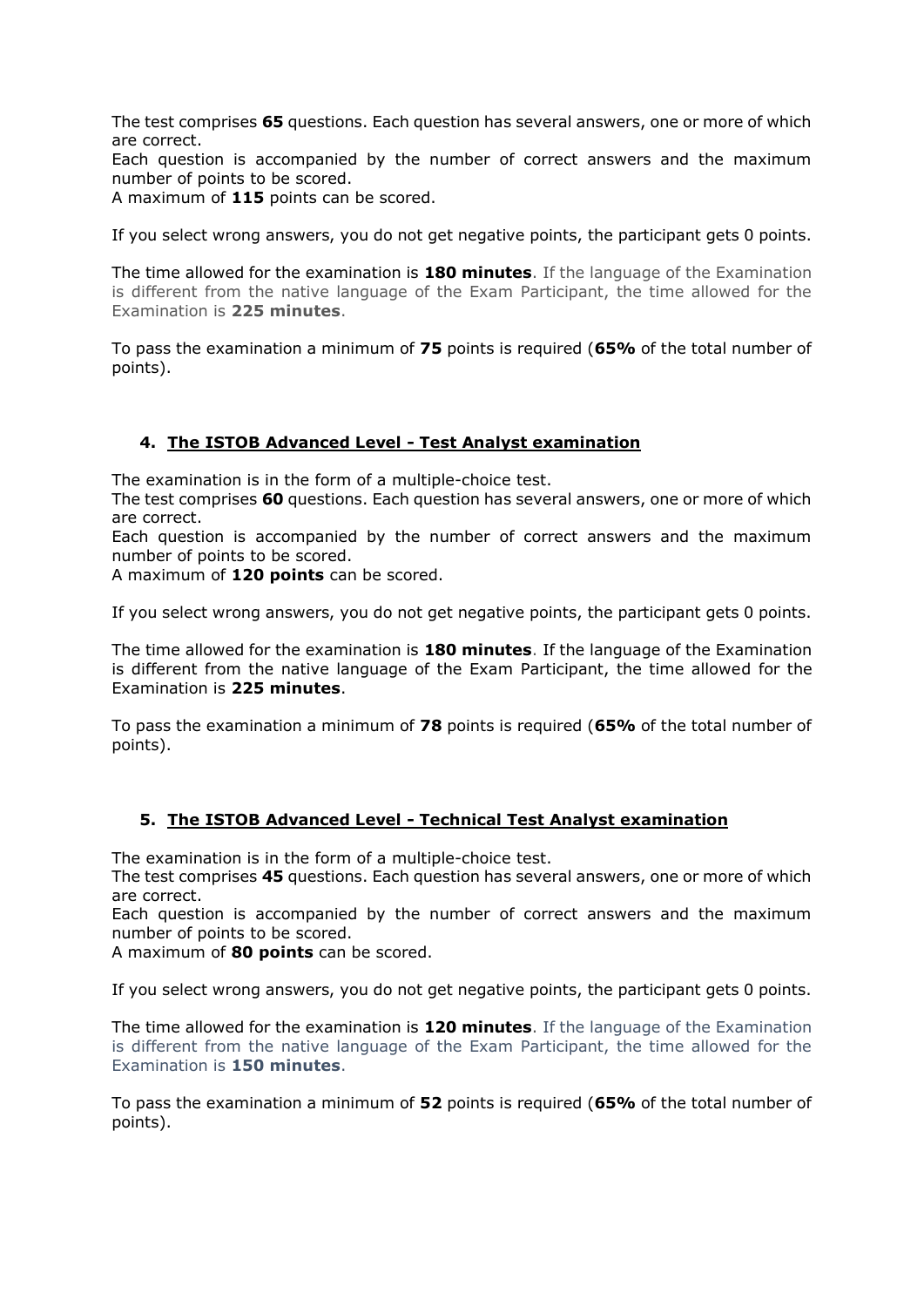# **6. The Tmmi - Foundation Level examination**

The examination is in the form of a multiple-choice test.

The test comprises **40** questions.

Each question is accompanied by a number of correct answers. For each question you can get 0 or 1 point.

A maximum of **40 points** can be scored.

If you select wrong answers, you do not get negative points, the participant gets 0 points.

The time allowed for the examination is **60 minutes**. If the language of the Examination is different from the native language of the Exam Participant, the time allowed for the Examination is **75 minutes**.

To pass the examination a minimum of **26** points is required (**65%** of the total number of points).

#### **§ 6 Examination Procedure**

- 1. Upon arrival at the Exam, each Exam Participant is required to confirm his or her presence on the attendance list with his or her own signature, and then occupy the seat as indicated by the Examiner.
- 2. Each Exam Participant is obliged to take with him or her a valid identity document (ID card or passport) and present it to the Examiner before the beginning of the Examination.
- 3. Before the start of the Exam, the Examiner provides the Exam Participants with all the necessary organizational information related to the Exam, in particular, informs the Participants of the organization and procedure of the Exam, instructs how to mark the answers on the examination cards or in the electronic system, orders to deposit or hide all prohibited materials and turn off mobile phones and other data transmission devices (computers, tablets, smartphones, etc.).
- 4. The Examiner may not agree to the Participant's taking the exam, if:
	- a) it is not possible to confirm the identity of the Exam Participant, e.g., due to the lack of identity document or the illegibility of this document;
	- b) failure to pay the examination fee (not applicable to Closed Exams);
	- c) when there is a real probability that the Exam Participant is intoxicated or under the influence of illegal substances.

The above circumstances are reported in the exam protocol.

- 5. The Exam must be attended punctually at the appointed time. In case of emergency situations causing inability to arrive on time for the Exam, it is necessary to contact the Examination Centre immediately by phone or e-mail.
- 6. In the case of the Exam conducted in paper form, each Exam Participant receives a test and gives answers on the answer card. Each question is accompanied by information about the number of answers to be marked.
- 7. In the case of an Exam conducted in electronic form, each Exam Participant is provided with a computer with software to fill in the test and an individual login and password to log in to the application, in which the Exam is conducted. After logging in to the examination application, the Participant solves the test by answering the appearing exam questions. Each question is accompanied by information about the number of answers to be marked.
- 8. Regardless of the form of the Exam, the Examiner instructs the Exam Participants how to mark answers before the start of the Exam.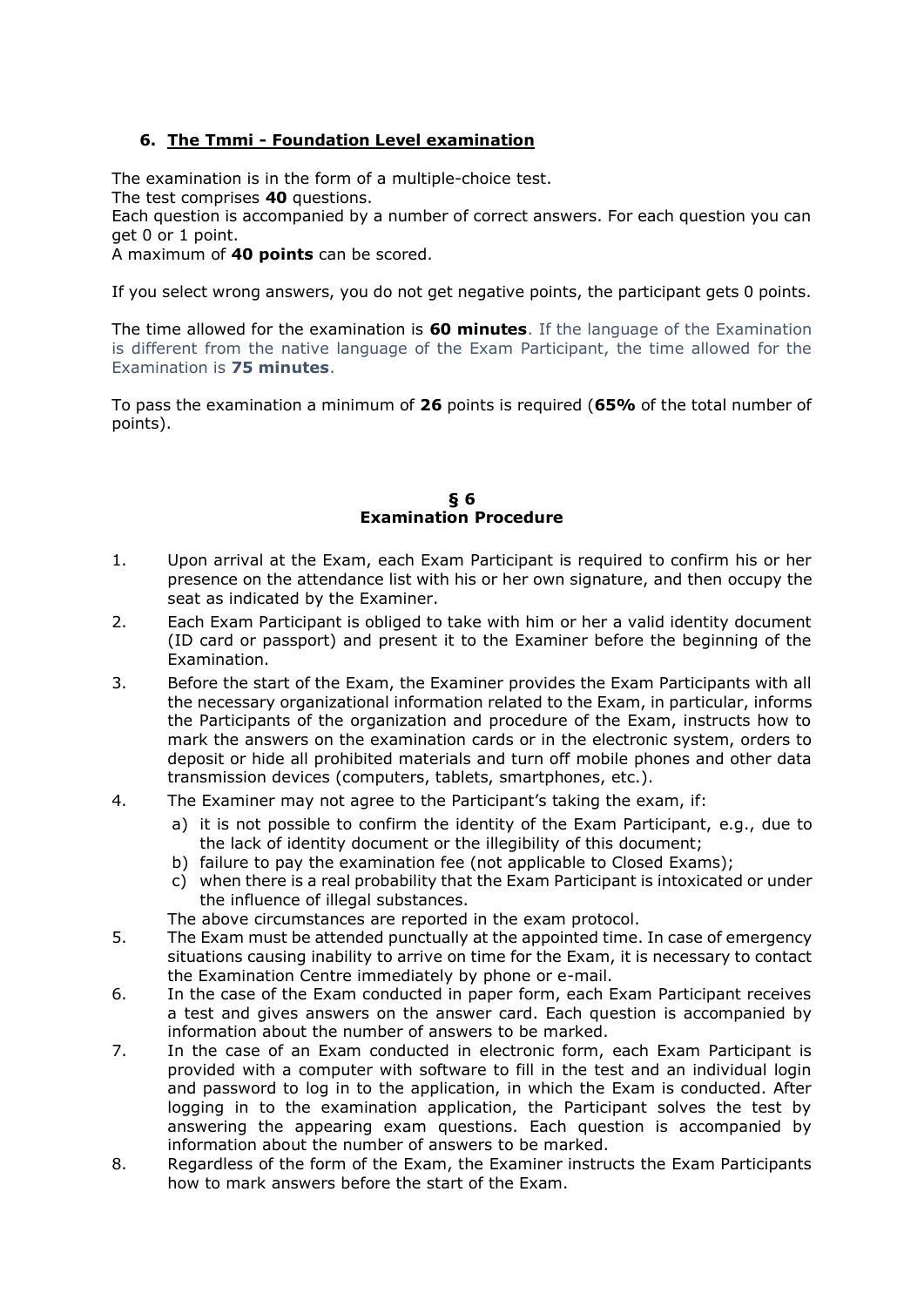### **§ 7 Rules of participation in the Exam**

- 1. Each Exam Participant is required to take the exam on his or her own.
- 2. During the procedure of the Exam, Exam Participants may not contact each other, nor ask the Examiner questions concerning the content of the examination questions, in case of asking the Examiner questions concerning the content of the examination questions, the Examiner will not answer the question.
- 3. During the Exam it is forbidden to use pencils and stationery articles that allow easy deletion of written text such as correction pens.
- **4. The Participants are strictly prohibited from copying and distributing examination questions.**
- 5. It is absolutely forbidden to use any educational materials (books, notes, etc.). during the Exam.
- 6. It is absolutely forbidden to use any electronic devices enabling data transmission (phones, computers, tablets, smartphones, etc.) during the Exam.
- 7. It is forbidden to consume any meals during the exam.
- 8. If the language of the Exam is different from the language of the Exam Participant, it is allowed to use language dictionaries corresponding to the language of the Exam and the native language of the Exam Participant.
- 9. It is forbidden to leave the examination room during the Exam.
- 10. Participants may only make notes on the examination sheet or on a sheet provided by the Examiner, which must be legibly signed with their first and last names and returned with the examination sheet at the end of the examination. The notes will not be read or graded.
- 11. After the end of the exam, each Exam Participant is required to submit the examination sheet with any notes to the Examiner. It is unacceptable to take the examination sheets and notes made during the examination outside the examination room.
- 12. The Examiner may exclude the Exam Participants who, during the Exam, behave in a manner inconsistent with these Rules, and in particular use prohibited study aids, attempt to copy examination questions, or interfere with the procedure of the Examination.
- 13. The exclusion from the Exam is equivalent to obtaining a negative result from the Exam. Reasons and time of exclusion from the examination are recorded in the examination protocol.

### **§ 8 End of the examination**

- 1. After handing over the test sheet or completing the test on the computer, Exam Participants should leave the examination room as soon and as quietly as possible.
- 2. In the case of the Examination in the paper form: After the expiry of the time allocated for the examination, the Examiner announces the end of the examination, in which case all the Exam Participants who have not yet returned the examination sheet should immediately complete the examination tasks.
- 3. In the case of the Examination in an electronic form: After the expiry of the time allocated for the examination, the exam application informs the Exam Participant about the expiry of the time allocated for the examination and blocks access to the content of examination questions.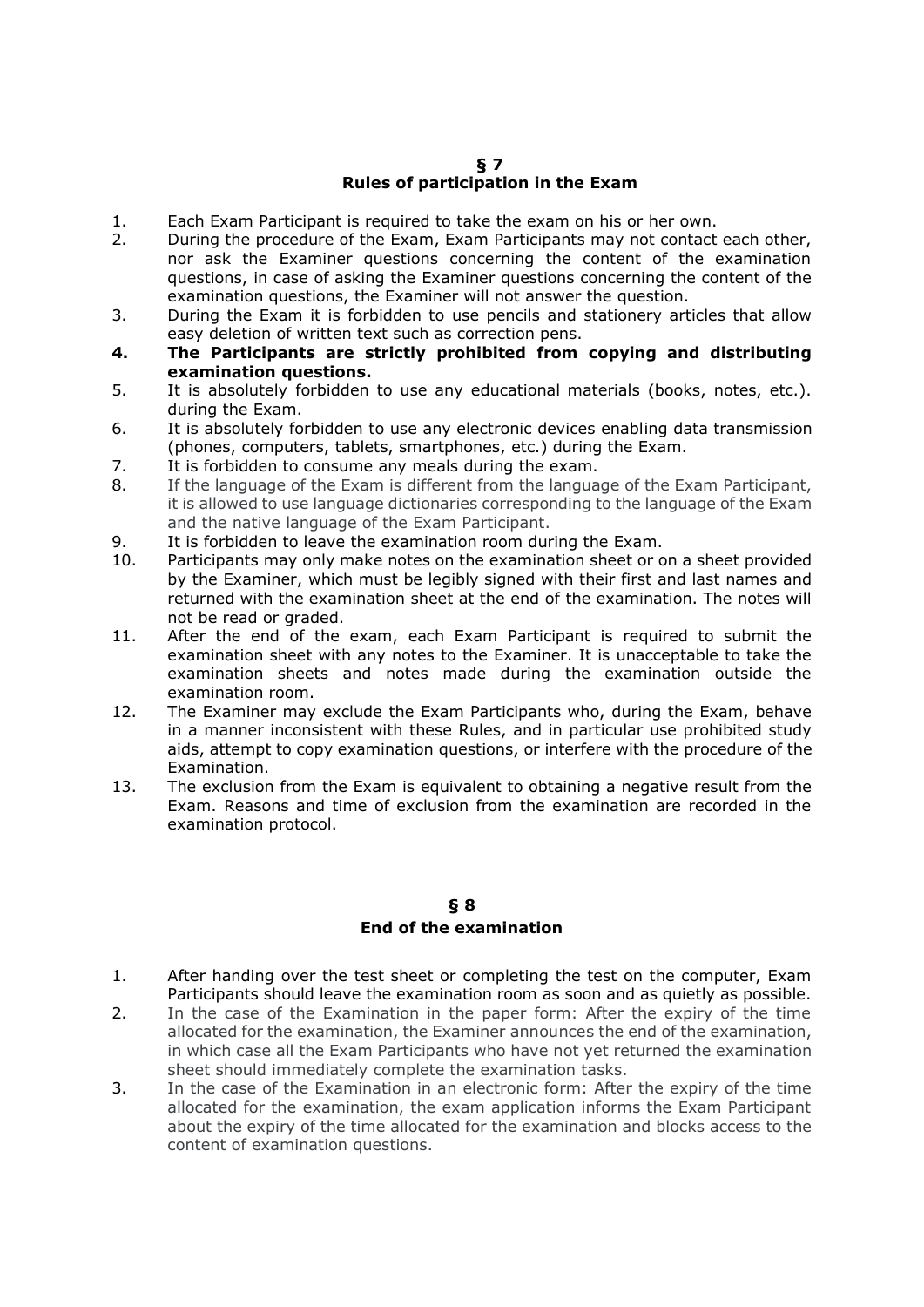### **§ 9 Results of the examination**

- 1. The results of written exams are sent to the e-mail address of the Exam Participant stated in the application form, within 5 working days from the date of the Exam.
- 2. Exams completed in electronic form using a computer are checked immediately after the end of the Exam.
- 3. The results of the exams conducted in electronic form are displayed to the Exam Participant after their completion on a computer screen and additionally sent to the e-mail address indicated by him/her on the examination form within 10 days from the date of the Exam.

### **§ 10 Study aids**

- 1. SJSI makes available on the website:<http://sjsi.org/ist-qb/do-pobrania/> study aids necessary for proper preparation for the Exam such as: syllabuses, dictionaries, sample exam questions for different types and levels of exams. Additionally, it provides approved English language versions of these materials.
- 2. The study aids indicated above are the only materials, generally available and approved in agreement with the individual organizations, i.e., ISTQB and IREB.
- 3. The above-mentioned study aids may not be used by the Exam Participants during the Exams.
- 4. All study aids provided by SJSI are subject to the protection provided for in the provisions of the Act of 4 February 1994 on Copyright and Related Rights.
- 5. SJSI is the owner or licensee of all content (photos, text, video, music, etc.) placed on a website available under the domain<http://sjsi.org/ist-qb/do-pobrania/>
- 6. The Exam Participants and other Internet users without the consent of SJSI or the owner of the published materials may not use the content of the website available under the domain<http://sjsi.org/ist-qb/do-pobrania/>

#### **§ 11 Complaints**

- 1. The Exam Participant is entitled to lodge a complaint to the Examination Centre concerning the procedure of the exam and its result. The complaint should be made in writing.
- 2. The complaint must be justified as accurately and precisely as possible.
- 3. The Examination Centre will consider any complaint lodged within 14 days of receipt. The Examination Centre will immediately notify the Exam Participant who made the complaint about the results of the complaint procedure.
- 4. SJSI does not provide for the possibility of using out-of-court methods of handling consumer disputes.

# **§ 12 Archiving**

1. SJSI archives all examination sheets filled in paper form as well as examination sheets filled in electronically (when taking the exam with a computer), for a period of six years. The answer sheets are kept for the same period.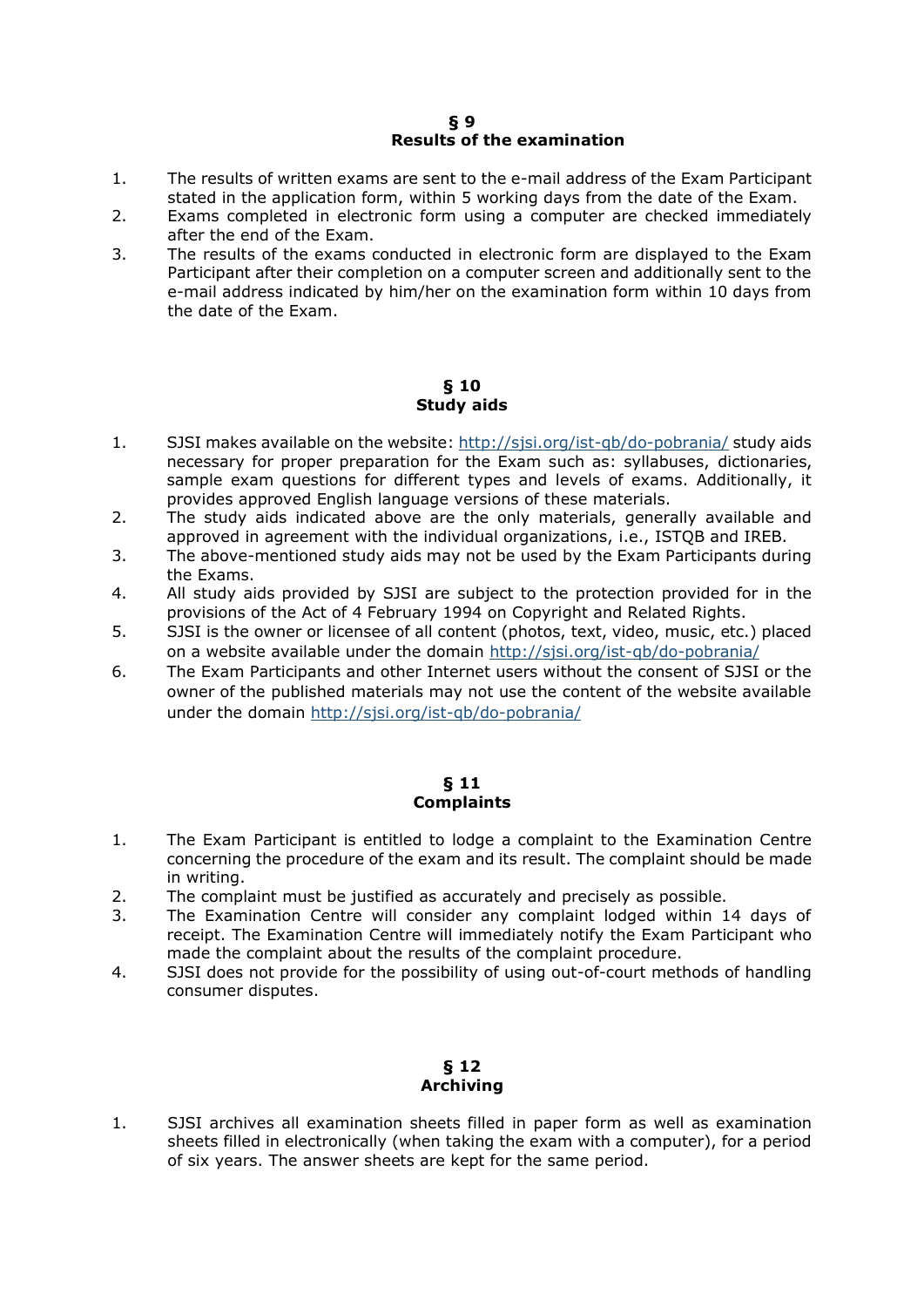- 2. The paper examination sheets and paper answer cards are archived by scanning them and placing them in an electronic archive maintained by SJSI.
- 3. The original examination sheets, which were originally were in written form after being scanned and archived, will be destroyed by authorized persons.
- 4. The Examination Centre allows the Exam Participant to have personal access into the examination questions.
- 5. Access to the examination questions will be available only in the SJSI office in Wrocław, at a pre-determined date, at a fixed time and after payment of an appropriate fee, according to the rules set by the Examination Centre. An Exam Participant interested in accessing the questions is obliged to send such request to the address: [egzaminy@sjsi.org.](mailto:egzaminy@sjsi.org)
- 6. Before presenting the document to the Exam Participant, the Exam Participant must show an identity document with a photo to confirm his or her identity to an authorized employee of the Examination Centre.
- 7. The Exam Participant who is accessing the document with examination questions is entitled to 15 minutes for ISTQB and IREB exams at basic level or 30 minutes for ISTQB and IREB exams at advanced level. It is forbidden to copy the examination sheet and the questions contained therein while reading the examination sheet.
- 8. The Examination Centre may refuse to provide access to the examination questions to a person who does not present an identity card or has not paid the required fee.

### **§ 13 Certificate Delivery**

- 1. Persons who passed the Exam are issued the relevant certificates of approval by SJSI.
- 2. The certificates are delivered by courier (certificates in paper version) or in electronic form (certificates in PDF) by sending them by e-mail to the address provided by the Exam Participant.
- 3. In case of choosing to send the certificate by courier:

- the maximum time of preparation and awarding the certificate is 60 days from the date of receipt by the Exam Participant of the Exam results;

- at the moment of sending the certificate by SJSI, the Exam Participant will receive a notification by e-mail;

- in case of non-collection of the parcel sent by courier, SJSI may send the certificate again only at the cost of the Exam Participant according to the price list shown on the website: [http://sjsi.org/oplaty-egzaminacyjne/;](http://sjsi.org/oplaty-egzaminacyjne/)

- in case SJSI has to deliver the certificate abroad, the certificate will be sent as a registered letter. In case a shipment sent abroad is not received, each subsequent sending by SJSI abroad requires payment of a fee according to the price list shown on the website:<http://sjsi.org/oplaty-egzaminacyjne/>

- 4. The ISTQB certificate (regardless of the language version chosen by the Exam Participant) is sent in two language versions: Polish and English. IREB and TMMi certificates in English only.
- 5. SJSI allows for personal collection of the certificate (by prior arrangement and presentation of an identity document) at the seat of the Examination Centre, i.e., in the TIMES Building, ul. Kazimierza Wielkiego 1 in Wrocław from Monday to Friday during office hours, i.e., from 9.00 am to 5.00 pm.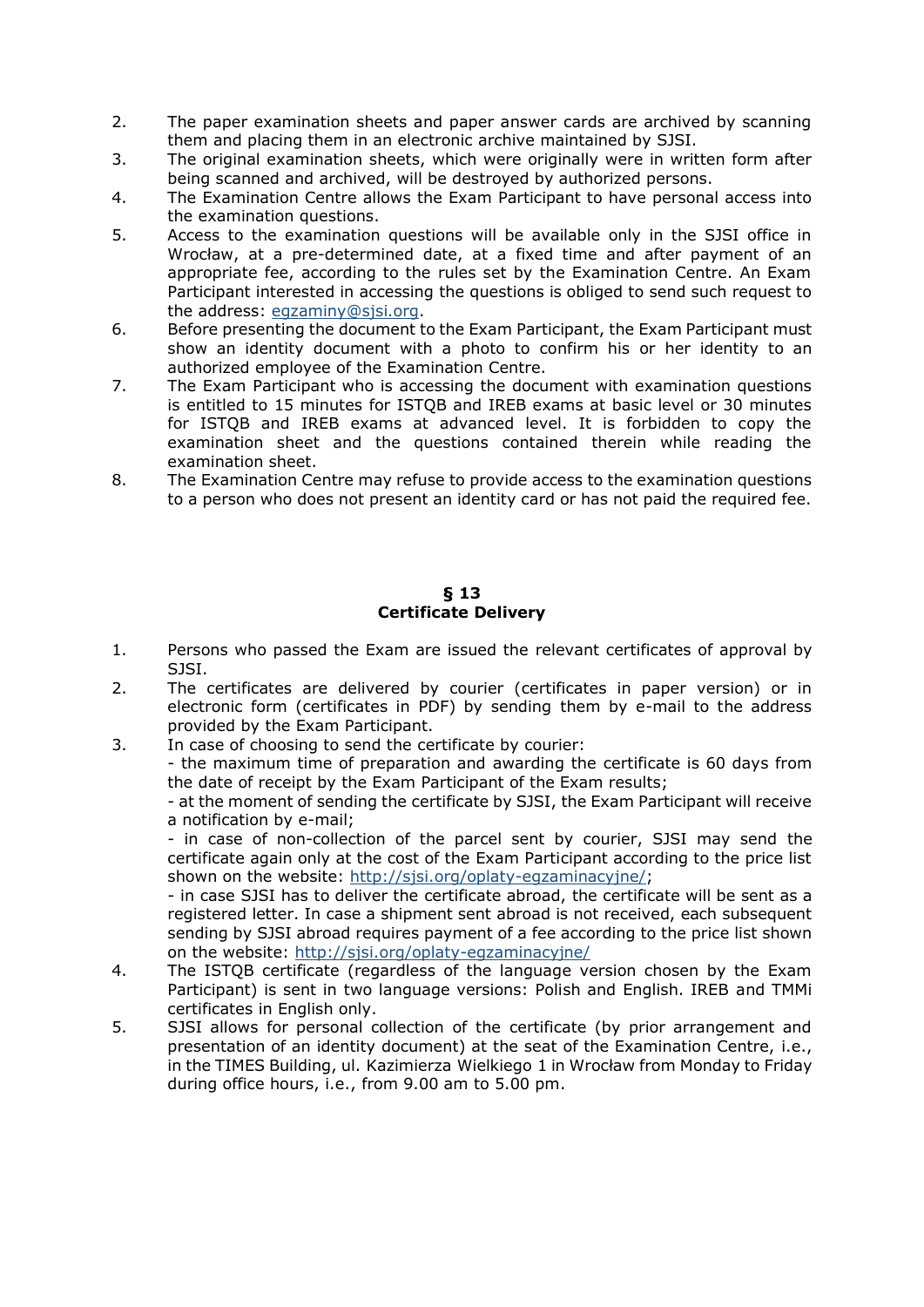## **IV Final Provisions**

## **§ 14**

- 1. These Rules have been in force since 1.12.2020. The electronic version of the Rules is made available the website of SJSI.
- 2. The Rules are a part of the contract concluded between SJSI and the Exam Participant.
- 3. The personal data of the Exam Participants will be processed by the SJSI in accordance with the generally applicable regulations, including the provisions of the GDPR and the provisions of the Personal Data Protection Act of 10 May 2018. Detailed information concerning processing of personal data of the Exam Participants has been included in the information on processing of personal data, which constitutes Attachment No. 2 to these Rules.
- 4. Any disputes arising between the Exam Participant being a Consumer and SJSI will be settled by the Competent Court in accordance with the Code of Civil Procedure.
- 5. Any disputes arising between the Business Partner and SJSI will be settled by the Court having jurisdiction over the registered office of SJSI.
- 6. SJSI reserves the right to make changes in the content of these Rules, in particular if such change results from a change in the applicable legislation. An amendment to the Rules will be effective within the period specified by SJSI, however, not shorter than 14 days from the time of determining the new content of the Rules.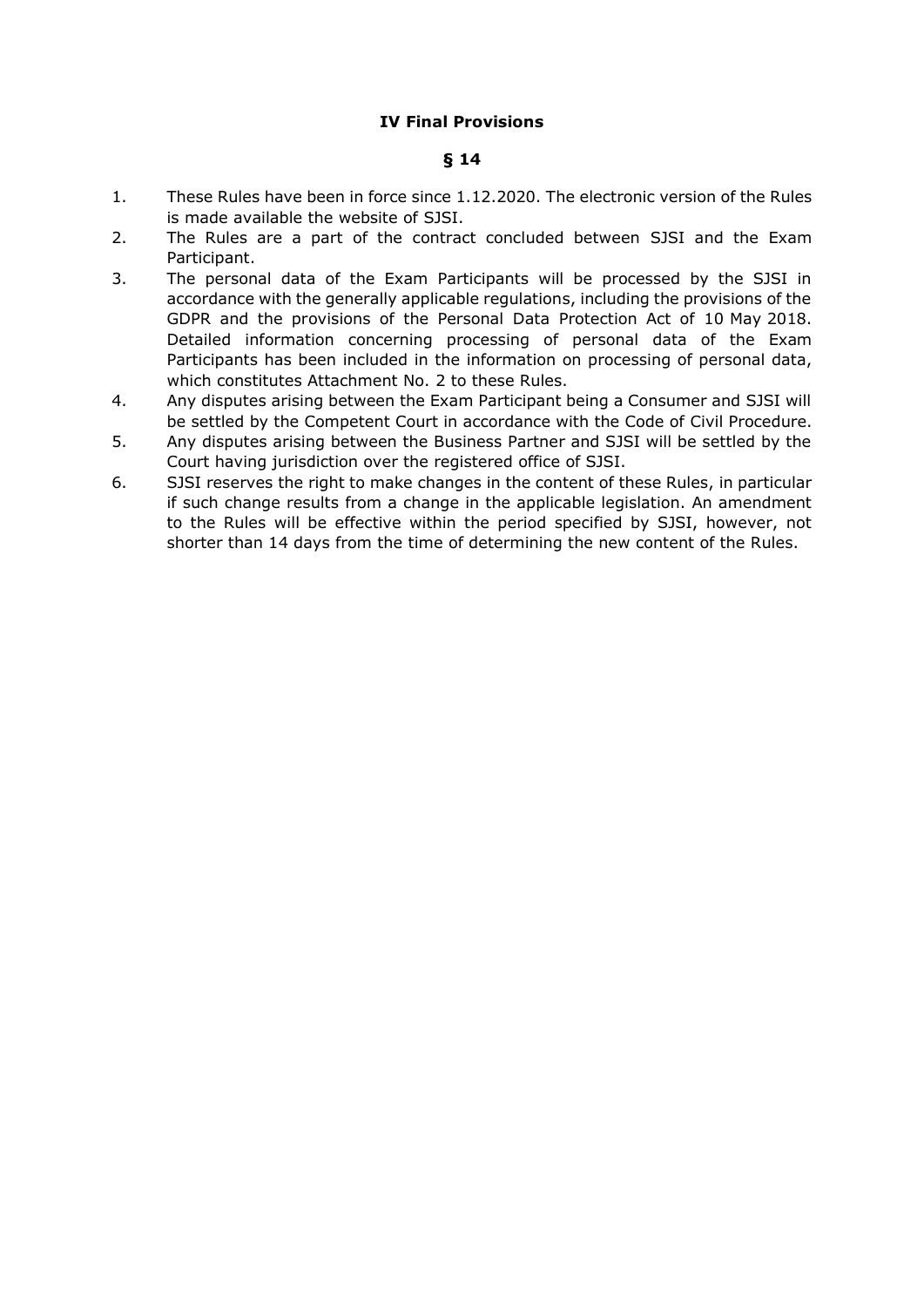## **ATTACHMENT NO. 1 to Exam Rules**

### **Requirements for the premises where the Closed Exam is organized**

- ensure a room with good soundproofing;
- ensure sufficient lighting;
- ensure the so-called "school" setting if tables and at least 1 meter away from each other;
- in case of joined tables, SJSI will consider half of the number of available seats when estimating the number of people who can use the available seats (participants may be seated on every other seat);
- ensure 1 seat for the examiner (table and chair);
- ensure a whiteboard/flipchart on which the examiner will be able to write down the most important organizational information for exam participants;
- in case of ordering the exam in electronic form, it is necessary to provide access to electricity (electrical sockets at the tables for the exam participants) and access to the good quality Internet.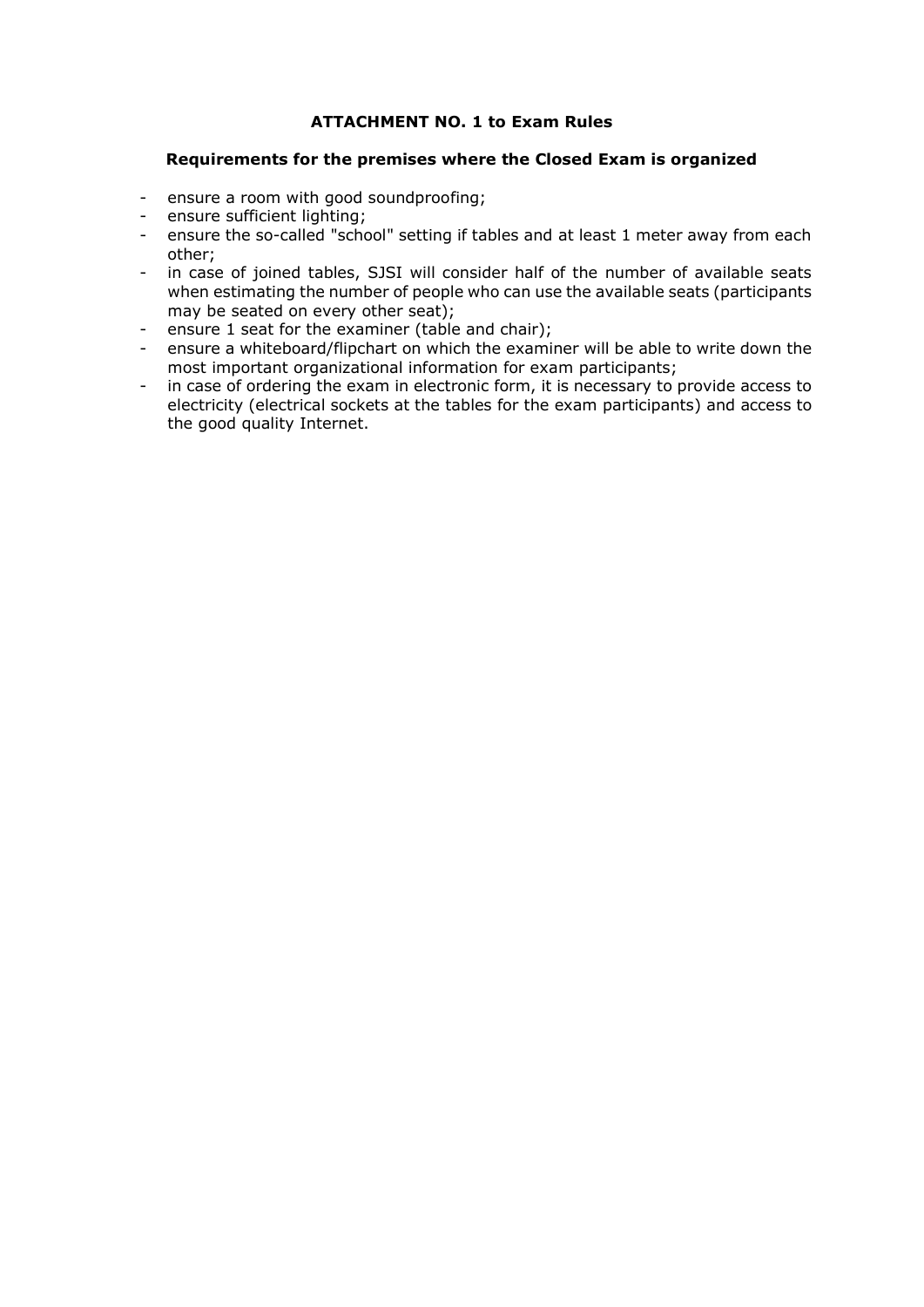### **ATTACHMENT NO. 2 to Exam Rules PERSONAL DATA PROCESSING**

### **Who is the personal data controller?**

The Personal Data Controller is "STOWARZYSZENIE JAKOŚCI SYSTEMÓW INFORMATYCZNYCH" registered in Warsaw (00-680) at ul. Poznańska 16 apt. 4, entered into the Register of Associations, Other Social and Professional Organisations, Foundations and Public Health Care Institutions kept by the District Court for the Capital City of Warsaw in Warsaw, XII Commercial Division of the National Court Register under the entry number KRS 0000175199, with the tax number (NIP) 5272426649 and REGON No. 015596805, hereinafter "The Association".

## **Data Protection Officer**

The Association has not appointed its Data Protection Officer.

### **How can Data Protection Officer be contacted?**

In matters concerning the processing of personal data by the Data Controller, please contact us in writing by sending correspondence to the address of our office in Wrocław, located at ul. Kazimierza Wielkiego 1, 50-077 Wrocław.

It is also possible to contact us by e-mail, in which case please send your message to the address: [kontakt@sjsi.org](mailto:kontakt@sjsi.org)

## **What personal data can be processed by the Association?**

The Personal Data Controller may process the following personal data:

- first name(s) and surname(s) and/or business names,
- PESEL numbers,
- birth dates,
- information about bank accounts and payment and debit card numbers, etc,
- address of residence, delivery address,
- telephone number,
- e-mail address.

### **What is the legal basis of the processing of your personal data?**

The legal basis for the processing of personal data may be provided:

- fulfilling the legal obligation of SJSI (Art.  $6.1(c)$  GDPR) with regard to billing, data storage period and other;
- performance of the contract, including the contract for participation in the exam (Art. 6.1(b) GDPR);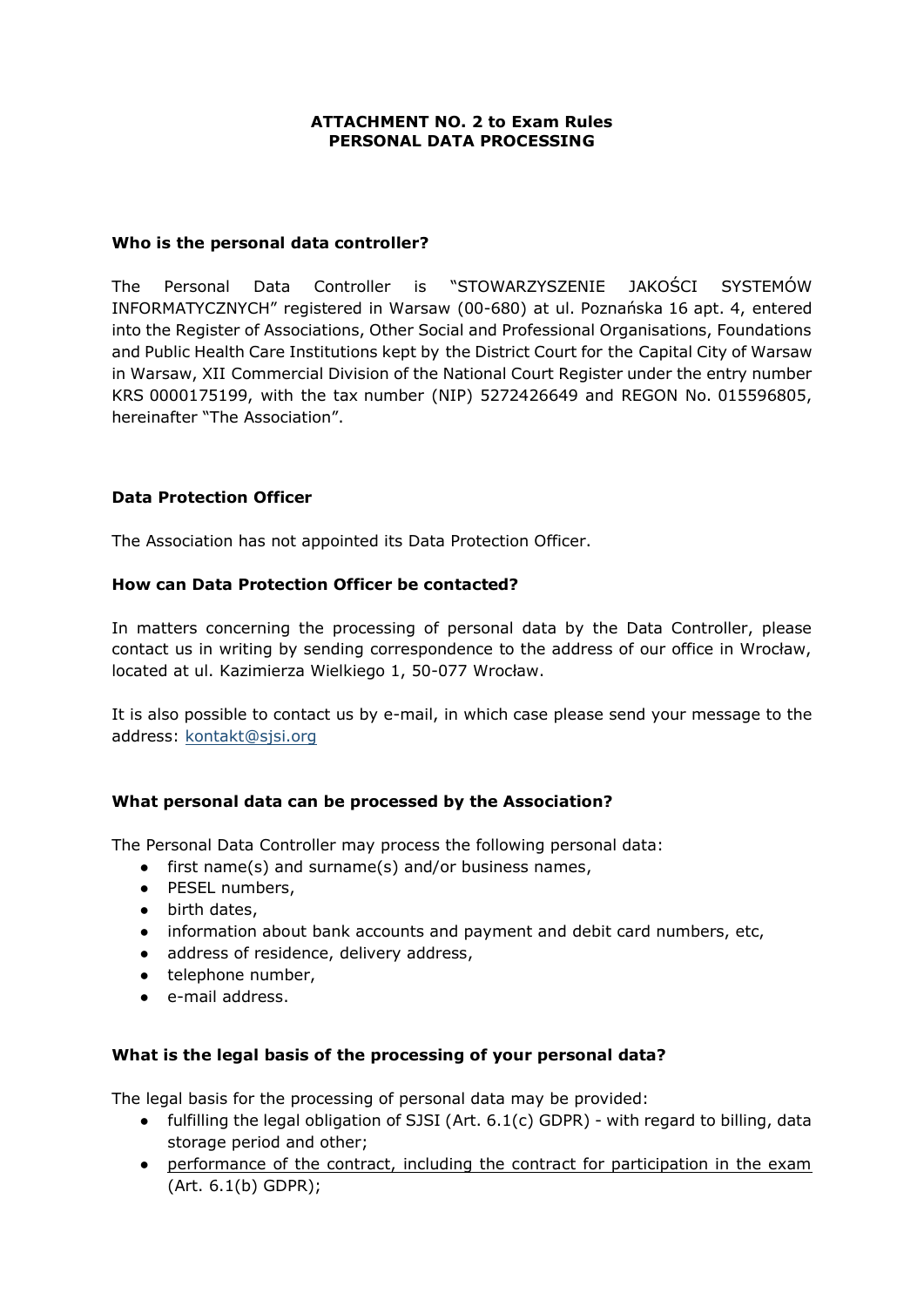- legitimate interests of SJSI (Art.  $6.1(f)$  GDPR) to meet the obligations arising from the regulations on personal data protection so as not to expose SJSI to financial penalties and other liability;
- consent of the data subject (Art.  $6.1(a)$  GDPR) if the use of personal data is not necessary for the performance of the contract, the execution of a legal obligation or does not constitute a legally justified interest of the Association, which may ask for the consent to certain ways of using the personal data.

# **What are the purposes of personal data processing? The purposes for which SJSI processes personal data are:**

- administering exams to software testers,
- organization of conferences, events, trainings,
- fulfilling legal obligations,
- billing.

## **What are your rights in relation to the processing of personal data?**

Every person has the right to:

- access the personal data and to receive copies of their data,
- rectify (correct) the personal data,
- delete the personal data,
- limit the processing of the personal data,
- transfer the personal data if the data are processed on the basis of a contract or consent. The Association will transfer the data to the data subject on an appropriate medium or will send the data to the designated entity,
- raise an objection to the processing of the personal data,
- withdraw consent at any time if consent was given by the contractor.
- The data subject has the right to file a complaint with the President of the Personal Data Protection Office.

## **Processing of sensitive personal data.**

The Association does not process sensitive personal data.

## **To whom does the Association provide personal data?**

The Association may, where necessary, provide personal data to the following recipients or categories of recipients:

- service providers of the Association, each time in a contract concluded with such service provider the Association requires it to comply with data protection regulations;
- entities entitled to obtain personal data on the basis of legal regulations (police, prosecutor's office, authorities, etc.).